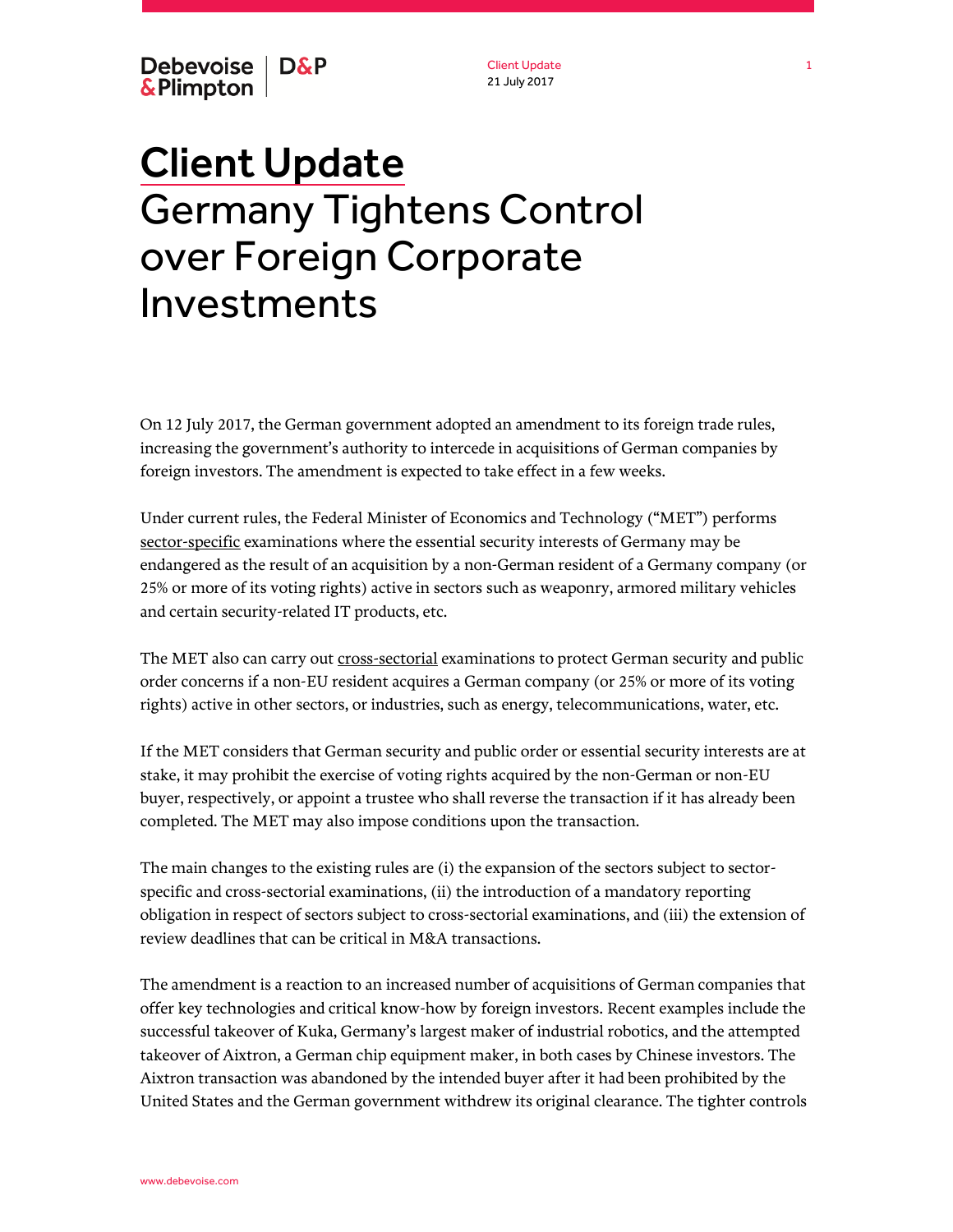also reflect the increased vigilance of the German government and the EU Commission against non-EU state-owned investors receiving state capital.

## MATERIAL CHANGES

### **1. Sectors Subject to MET Review**

The amended foreign trade rules will expand and more clearly define the industries subject to cross-sectorial examinations. The rules will list certain industries and sectors that are considered critical to the German public order and national safety and of such vital importance to the nation's society and economy that their failure or degradation would result in sustained supply shortages, significant disruption of security and public order, or other dramatic consequences. The list includes:

- businesses that pursue critical infrastructures pursuant to the German Security and IT Act, i.e., businesses active in the fields of energy production, critical IT, telecommunication, traffic control and transportation services, healthcare, water supply, food supply, finance and insurance administration;
- companies that develop or modify software for critical infrastructure, in particular software used for power plants, networks and control systems for electricity and water, fuel and water supply technology, telecommunication technology, finance and insurance administration, health care, traffic control and food supply;
- certain cloud computing services; and
- components or services for telematics infrastructure, mainly in respect of electronic health insurance cards.

The amendment also expands the sectors subject to a sector-specific examination. The list will include not only weapons, military tracked vehicles or security-related IT products, but also additional products in the military and defense sector, including drones, military flight simulators, cameras, certain robots or construction equipment for military purposes.

#### **2. Obligation to Report**

While acquisitions of German companies subject to a sector-specific examination will continue to require a mandatory report to the MET, the reporting of an acquisition subject to a crosssectorial examination will also become mandatory. However, such mandatory reporting will only be necessary in respect of the newly introduced list of sectors and industries.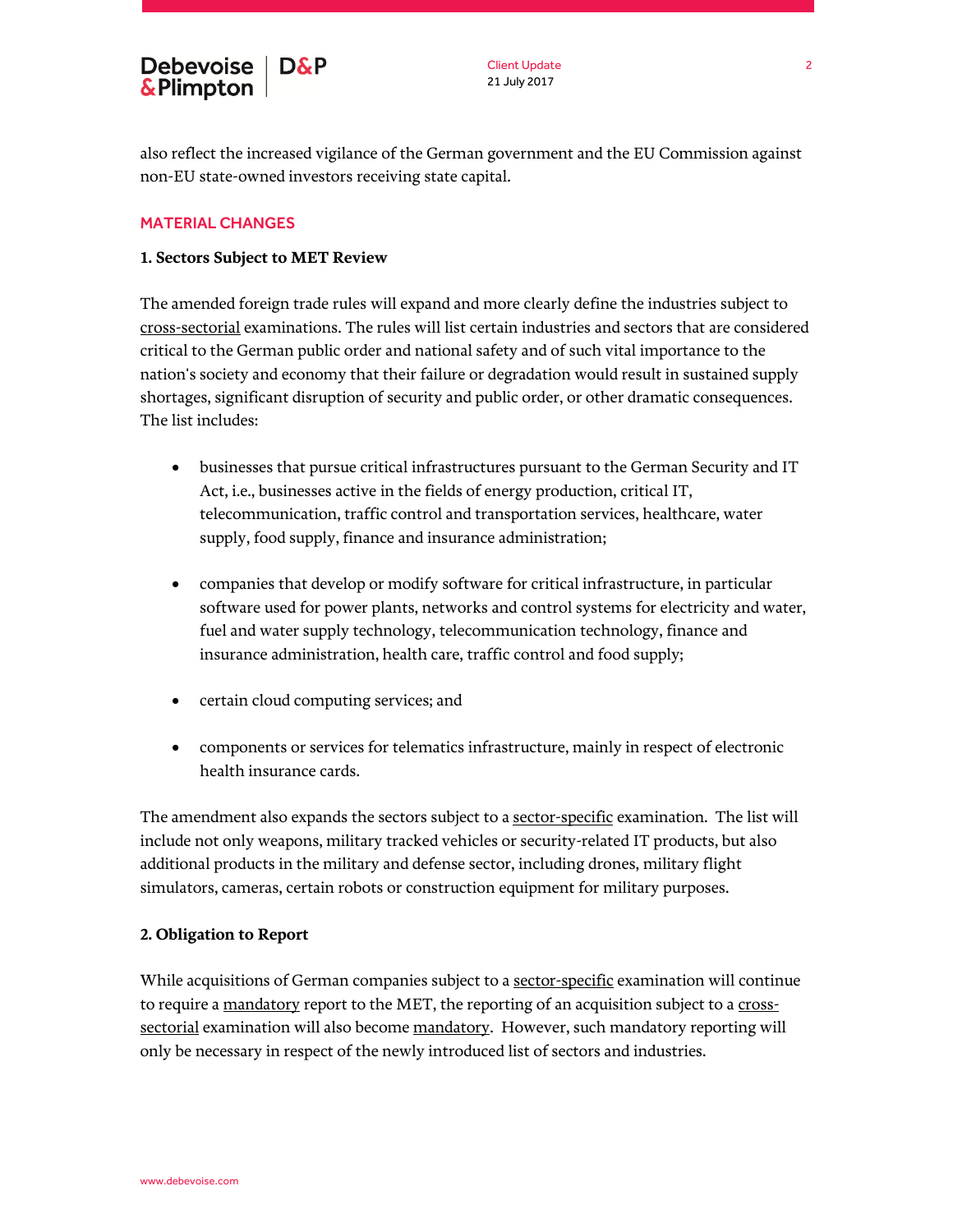Client Update 21 July 2017

In addition, the MET continues to have the authority to initiate on its own proceedings in respect of transactions that do not fall under this list, but that could still have an impact on German security and public order and in respect of which voluntary filings should have been made. In order to avoid this situation, as is the case under the current rules, the acquiring party can report on a voluntary basis in order to obtain a clearance certificate ("certificate of nonobjection") and thereby avoid governmental interference at a later time.

Another material change allows the MET to open a review regarding cross-sectorial acquisitions three months after it has received knowledge of the transaction and not, as previously, upon conclusion of the contract. The MET cannot commence a cross-sectorial examination if at least five years have passed after the conclusion of the contract.

## **3. Extension of Time Limits for Prohibition or Instructions**

The amendment also extends the time permitted for the MET's review. For a sector-specific examination, the time limit has been extended from one to three months, while the time limit for a cross-sectorial examination has been extended from two months to four months, in each case running from the time that MET receives the complete documentation. Further, such time limits are paused for as long as the MET and the parties negotiate contractual provisions to ensure security and public order or essential security interests of Germany.

As previously, the rules continue to provide that a certificate of non-objection is deemed to have been granted if the MET has not initiated a review within a specified time after receipt of the complete written application. This implied clearance, however, will now only apply after two months, rather than one month, after the receipt of the complete written application.

#### EFFECTS ON FOREIGN M&A TRANSACTIONS

- The extended time limits will prolong the required administrative procedures and thus may affect transaction deadlines and deal certainty in general. For this reason, foreign investors may be in a weaker position in a bidding situation.
- The increased list of sectors subject to cross-sectorial examinations provides more guidance as to the broad criterion of "security and public order", but a case-by-case analysis is still required. A buyer should carefully consider whether the acquisition must be reported to the MET.
- As more industries and sectors will become subject to the cross-sectorial examination, we expect to see an increased number of applications for certificates of non-objection. Such applications are fairly simple to prepare and similar to merger control filings. Typically, the antitrust adviser makes both the application to MET as well as the necessary merger control  $\text{filling}(s)$ , which can be cost- and time-efficient due to the very similar set of information required.